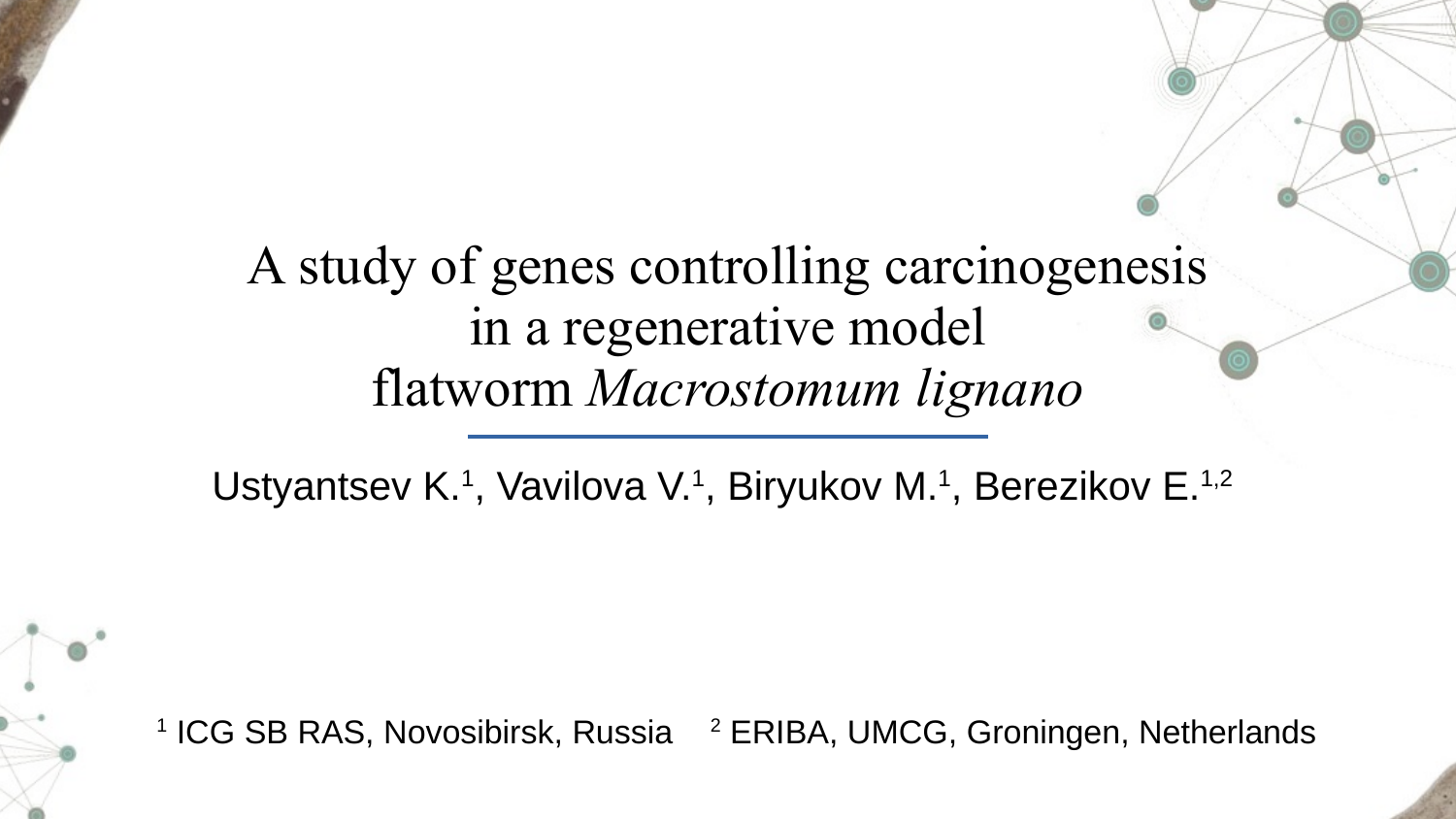

100 μm



`The restriction of regeneration is thought to evolve as a measure against cancer, which is not found in higlhy regenerative flatworms, suggesting they evolved other mechanisms to keep their cells under control.

`Macrostomum lignano is a free-living novel flatworm model that provides a genetically tractable experimental system to study the interplay between regeneration and cancer.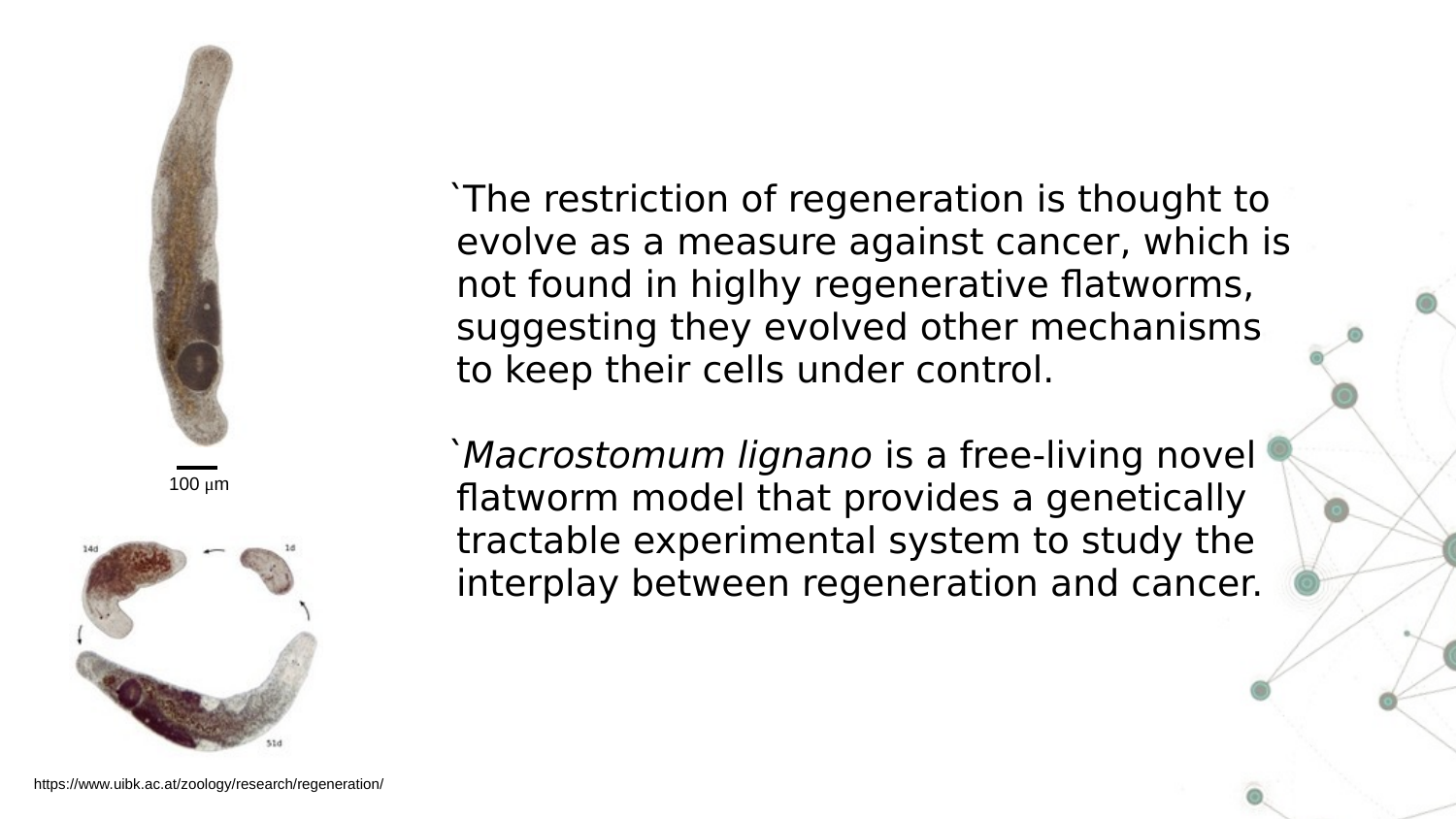

To identify genes with the most impact on stem cell regulation and proliferation control in M. lignano, we studied transcriptional profile changes which occur in response to the treatment with chemical and physical carcinogenic factors.